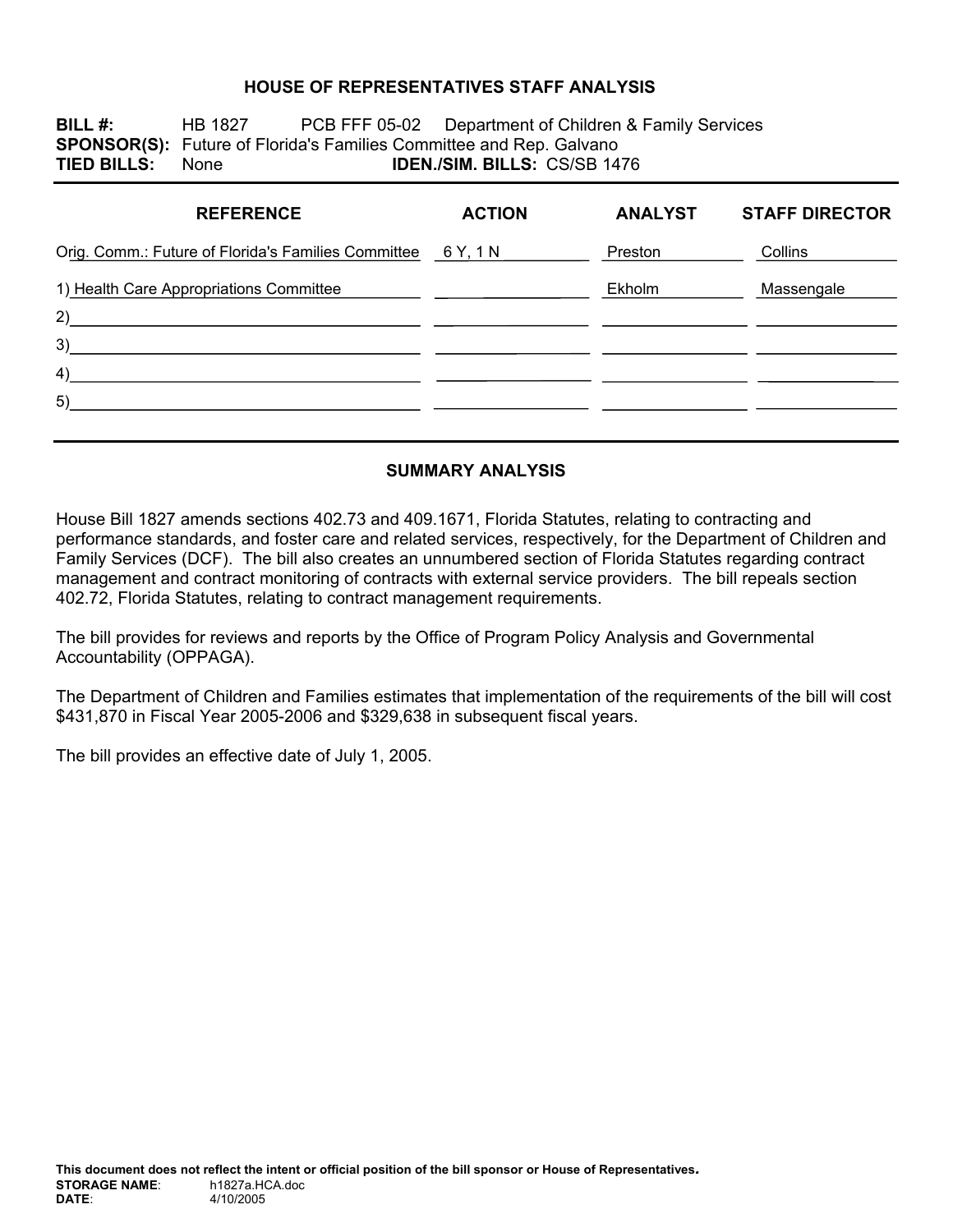### **FULL ANALYSIS**

# **I. SUBSTANTIVE ANALYSIS**

## A. HOUSE PRINCIPLES ANALYSIS:

**Provide limited government**—The bill removes a provision of law exempting the Department of Children and Family Services (DCF) from the requirements of chapter 287, Florida Statutes, and requires that the department competitively procure all contracts in excess of \$25,000. The bill also sets requirements in addition to those described in chapter 287, Florida Statutes, for DCF contracts in excess of \$250,000. The bill requires that, when the value of a contract exceeds \$1 million, at least one of the DCF negotiators be a certified contract negotiator. The bill limits the ability of DCF to amend contracts without the approval of the Executive Office of the Governor and the Administration Commission under certain circumstances.

### B. EFFECT OF PROPOSED CHANGES:

### **History of the Department of Children and Family Services (DCF) and Outsourcing**

For a number of years, legislative concerns have been expressed about the cost-effectiveness and accountability of human services contracting. $<sup>1</sup>$  Nonetheless, the process of outsourcing at the</sup> department and other state agencies has continued to increase. While some services such as those in the mental health and substance abuse arenas have long been provided by private vendors through contracts with DCF, others have been outsourced only in recent years. The total annualized value of DCF contracts with outside vendors as of February 2005 is \$1.4 billion.

To date, the largest and most comprehensive outsourcing initiative undertaken by DCF has been the initiation of Community-Based Care (CBC) for the provision of foster care and related services in the child welfare area. This undertaking has resulted in responsibility for virtually all child welfare services that occur after the completion of the child protective investigation being transferred to private vendors through contracting arrangements. All areas of the state other than Dade-Monroe are now receiving child welfare services through contracts between DCF and "lead agencies." In some cases, these lead agencies, which are statutorily required to be non-profit corporations, provide child welfare services directly and in other instances they subcontract for those services. $2$  The total annualized value of DCF/CBC contracts for FY 2004-2005 is \$489,969,729.

By the beginning of 2005, DCF had arranged to provide all or most services contractually rather than by state employees in at least the following program areas: child welfare, mental health, substance abuse, domestic violence, and refugee services. Only in the Adult Services Program Office and the Economic Self Sufficiency Program Office (ESS) are services primarily delivered by state employees. In late 2004, DCF also proposed a model for outsourcing the delivery of ESS activities to private vendors. While this complete outsourcing was not approved, DCF is currently working toward an implementation plan for placing many of the local ESS activities in communities, retaining a small number of state employees to make determinations of eligibility for ESS services and to provide oversight of the ESS activities.

During the transition from a service delivery model in which state employees perform most of the responsibilities legislatively assigned to an agency to one where private providers perform most of these responsibilities, uncertainty has developed as to the appropriate role and authority of the state agency in providing oversight and accountability. Confusion has also arisen during this transition period as to the appropriate terminology to use in describing this contracting-out model, with some

 $\overline{a}$ 

<sup>&</sup>lt;sup>1</sup> Procurement and Contracting Reform, Interim Project Report 97-P-35, The Florida Senate Committee on Governmental Reform and Oversight (September 1997).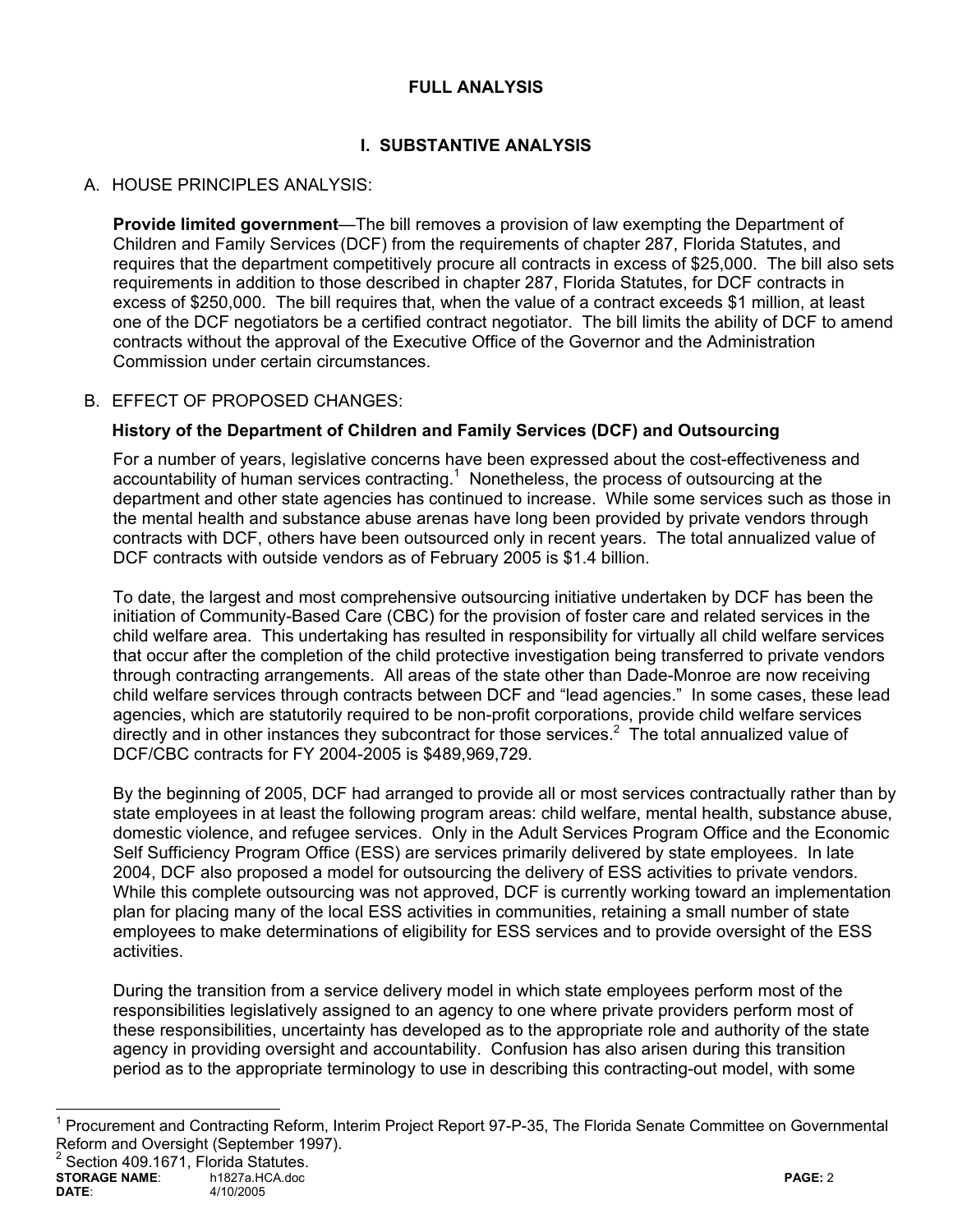statutes referring to this activity as "privatization,"<sup>3</sup> when the more generally accepted and less confusing term is "outsourcing."

Additionally, since DCF has traditionally been a service-delivery organization, most of the institutional knowledge of the institution is related to programs and services. As a result, most of the staff used for contract negotiation, monitoring, and management have been persons whose primary knowledge base is in programmatic issues rather than in contracting issues. Vendors, on the other hand, often bring trained and experienced contract negotiators to the table. While programmatic knowledge brings strengths to contract design and management, the lack of specific contract procurement, management, and monitoring expertise has, some would contend, historically resulted in contracts which have not provided the best use of state dollars. In 1998, the Legislature created "contract management units" in part to address this problem.<sup>4</sup> The language describing the duties of these units, however, lacked clarity as to the responsibilities of contract monitoring and contract managing.

During the 2000 legislative session, 30 new positions for contract monitoring were approved, adding to the 80 already existing in DCF, for a total number statewide of 110. By October 2004, information provided by districts and zones identified only 60 positions assigned to contract monitoring. The number of contract administration and management positions in DCF has also declined, although not as dramatically. Experts have identified the planning, or "sourcing," stage of governmental decisionmaking about methods of providing services as critical but often neglected. Florida law currently contains no provisions regarding the sourcing decision. When sourcing is studied in a businesslike way, the document produced is a business case. In producing a business case, an agency should analyze the current situation including benchmark data, develop criteria for outsourcing, evaluate outsourcing options against the criteria, and develop a recommended course of action.<sup>5</sup> A business case should contain, at a minimum, fiscal data for the immediately preceding 12 months, a summary of industry best practices where available, and analysis of any relevant statutory provisions, state and federal. The business case document should include an analysis of options evaluated, a recommended solution, a transition management strategy, performance metrics, and a recommended procurement process.6

In June 2003, the Chief Inspector General, in a report addressing contracting issues for all state agencies, identified the need for additional oversight and accountability as critical issues to be addressed "to ensure the expected savings are realized, and that, ultimately, Florida taxpayers receive a fair return on their tax dollars."<sup>7</sup> This same report noted that, after examining almost 500 audit findings, "controls over contracting are in a state of disrepair."<sup>8</sup> The DCF Inspector General (DCF/IG) has conducted a series of audits examining the contracting practices of the agency. In April 2004, for example, the DCF/IG identified weaknesses in documentation and monitoring of the Child Welfare Education Program.<sup>9</sup>

In January 2005, the DCF/IG issued an audit report examining the use of the governmental agency exemption<sup>10</sup> for selected contracts between DCF and Florida State University (FSU).<sup>11</sup> This statutory exemption allows state agencies to contract with other governmental entities, including universities, without competitive solicitation. According to this report, between July 1, 2001 and June 30, 2004, DCF

 $\frac{1}{3}$ See, for example, section 409.1671, Florida Statutes.

<sup>4</sup> Section 402.72, Florida Statutes.

<sup>&</sup>lt;sup>5</sup> Gate Process Overview, Center for Efficient Government,

http://dms.myflorida.com/dms/administration/center\_for\_efficient\_government/projects (March 4, 2005).

 $6$  Id.

 $^7$  Road Map to Excellence in Contracting, Executive Office of the Governor Report 2003-3, p.1.<br><sup>8</sup> Jd

 $8$  Id.

<sup>&</sup>lt;sup>9</sup> Title IV-E Child Welfare Education Program-Diagnosis: Internal Controls Improvement Needed, Audit Report A-04-11, DCF Inspector General, April 16, 2004.

 $\frac{10}{10}$  Section 287.057(5)(f), Florida Statutes.

<sup>11 11</sup> Contracting with Florida State University Using the Governmental Agency Exemption, Audit Report A-07-2004-019, DCF Inspector General, January 26, 2005.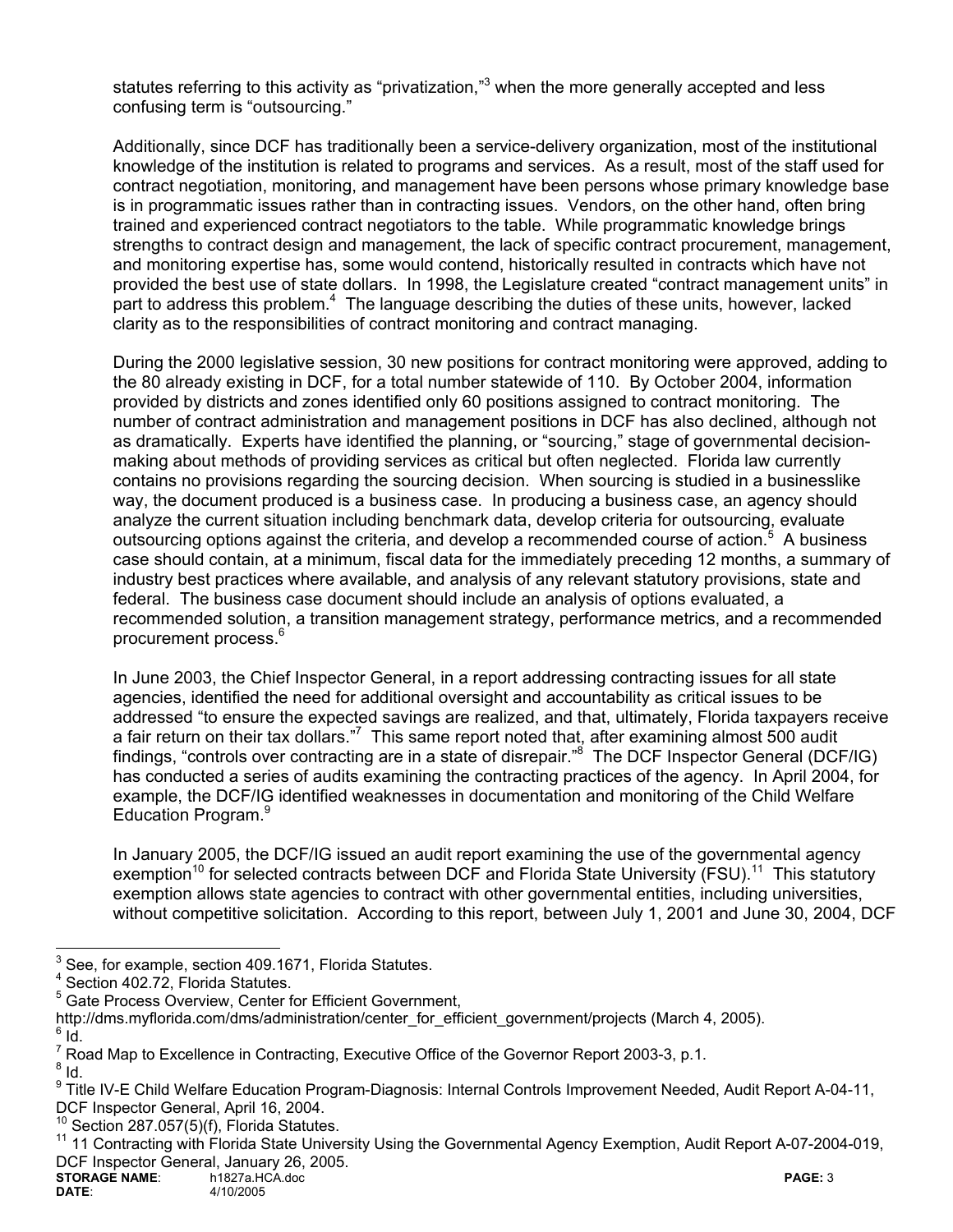procured more than \$396 million using the governmental agency exemption. A substantial portion of this amount (43 percent) was spent in the child welfare arena. More than \$78 million of the total amount was spent via contracts with various state universities, including more than \$9.7 million to FSU. The primary finding of the audit was that the use of the governmental agency exemption in the contracts examined as part of the audit "skirted procurement laws and left the department with questionable yields from contracts."<sup>12</sup>

This report followed a series of unfavorable press articles regarding contracting practices at DCF during the late spring and summer of 2004.<sup>13</sup> In part, as a result of the information contained in these articles, the Secretary of DCF, after accepting the resignations of two of his aides in July, himself resigned in August 2004.14 The Office of Program Policy Analysis and Government Accountability (OPPAGA) has also conducted a series of studies of DCF contracting policies. In its most recent report, released in draft form in March 2005, OPPAGA identifies weaknesses in DCF accountability for fiscal functions and recommends that DCF "further refine its contracting monitoring system."15 Chapter 287, Florida Statutes, describes a comprehensive process for the procurement of commodities and contractual services by executive agencies. This chapter describes numerous requirements for fair and open competition among vendors, agency maintenance of written documentation that supports procurement decisions, and implementation of monitoring mechanisms. The legislative intent language for the chapter explains that these processes are necessary to:

- Reduce improprieties and opportunities for favoritism;
- Insure the equitable and economical award of public contracts; and
- $\bullet$  Inspire public confidence in state procurement.<sup>16</sup>

The authority of the department to contract is contained in section 20.19(1)(c), Florida Statutes. Additional provisions related to contracting for DCF services are scattered throughout the statutes, with the primary site being sections 402.72 and 402.73, Florida Statutes. Section 402.73(3), Florida Statutes, exempts DCF from conforming to the requirement of chapter 287, Florida Statutes, requiring procurement by competitive sealed bids.<sup>17</sup> In March 2004, the Center for Efficient Government (Center) was established by Executive Order of the Governor. This Center, located in the Department of Management Services, requires agencies seeking to outsource activities to proceed through a fivestage process: business case development, procurement, contract management, transition management and post-implementation. Currently, according to its web site, seven projects are in the process of review by the center. Of these, three are projects related to DCF. Two of the DCF projects are alternative proposals relating to ESS modernization.<sup>18</sup> There are currently no statutory requirements for certified contract negotiators.

## **House Bill 1827**

The bill removes a provision of law exempting the department from the requirements of chapter 287, Florida Statutes, and requires that DCF competitively procure all contracts in excess of \$25,000, as required by the chapter. It specifies the process by adding definitions of terms not defined in chapter 287, Florida Statutes, including "contract manager," "contract monitor," "outsourcing," "performance measure," "performance standard" and "privatize." The bill requires that, when DCF uses the exemption from competitive procurement set forth in section 287.057(5)(f), Florida Statutes, to procure services from postsecondary institutions, DCF must provide an opportunity for all accredited public postsecondary institutions to bid on the procurement. Additionally, the bill provides that when this

**STORAGE NAME:** h1827a.HCA.doc **PAGE: 4**<br>DATE: 4/10/2005 4/10/2005 <sup>18</sup> http://dms.myflorida.com/dms/administration/center\_for\_efficient\_government/projects (March 4, 2005).

 $12$  ld. p. 2.

<sup>&</sup>lt;sup>13</sup> See, for example, At DCF, Welfare was Personal, Palm Beach Post, July 22, 2004.<br><sup>14</sup> See articles in St. Petersburg Times, July 16 and August 31, 2004.<br><sup>15</sup> Child Welfare Transition Nearly Complete; Budget Allocation Program Policy Analysis and Government Accountability, draft report (March 2005).<br><sup>16</sup> Section 287.001, F.S.<br><sup>17</sup> Section 287.057(1) and (2), Florida Statutes.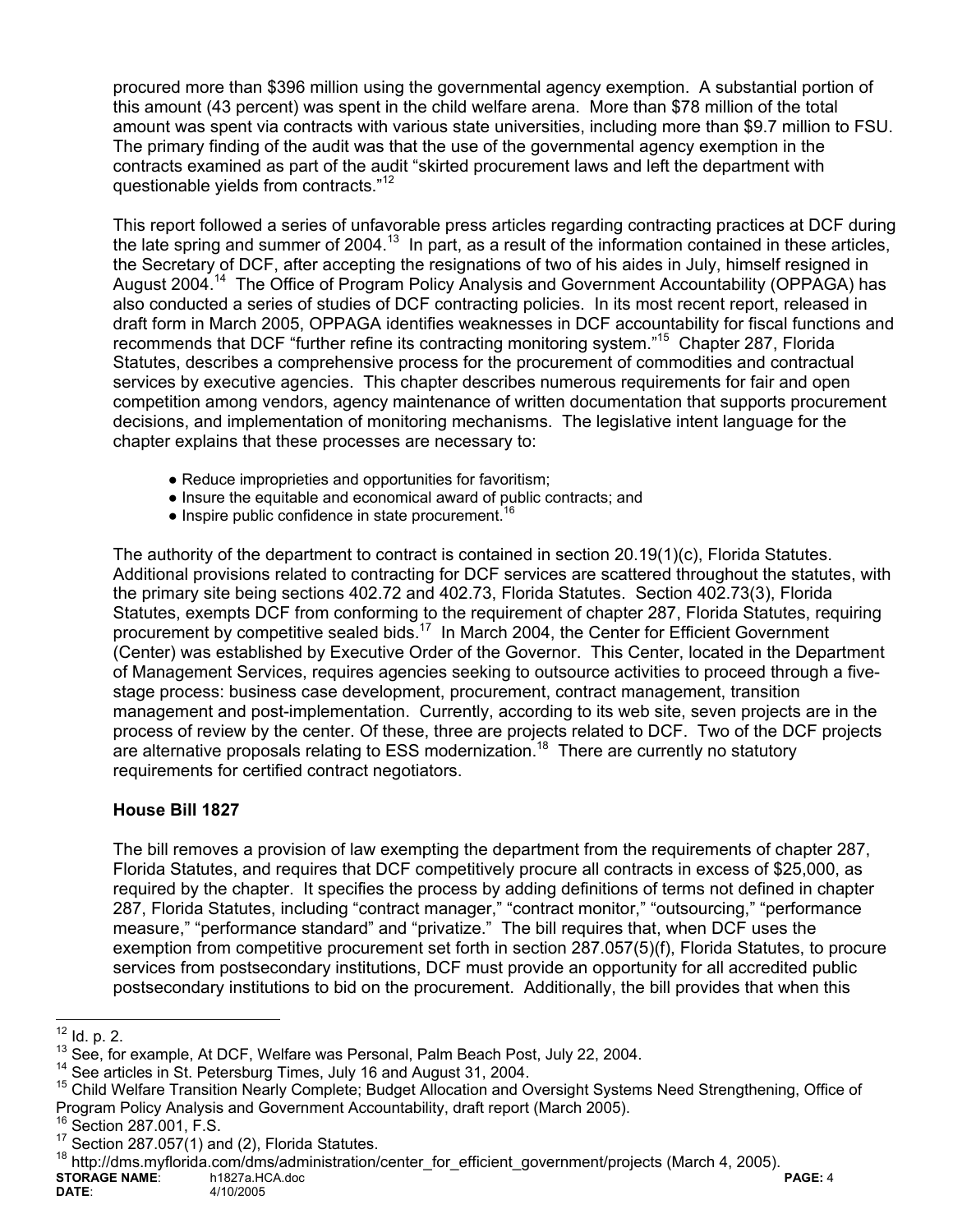exemption is used, it applies only to the contract between DCF and the postsecondary institution and not to any services or commodities provided by the postsecondary institution agency through a private vendor.

The bill also requires that, prior to initiating competitive procurement pursuant to chapter 287, Florida Statutes, DCF develop a validated business plan describing and analyzing the service proposed for outsourcing or privatization. It details the requirements of the business plan and requires that the plan be submitted in DCF's legislative budget request (LBR). The bill requires that, if the proposal for outsourcing is made during the fiscal year and the proposal was not made as part of the LBR process, DCF provide to the Governor, the President of the Senate, the Speaker of the House of Representatives, the chairs of the legislative appropriations committees and the chairs of the relevant substantive committees the validated business case for the proposal at least 45 days before the release of any solicitation documents. It prohibits any budgetary changes to existing programs inconsistent with DCF's approved budget unless these changes are expressly approved by the LBC. The bill sets requirements for contract provisions in addition to those described in chapter 287, Florida Statutes, for DCF contracts in excess of \$250,000. These requirements include:

- A detailed scope of work that clearly specifies each service and deliverable to be provided, including a description of each deliverable or activity which is quantifiable, measurable, and verifiable.
- Associated costs and savings, specific payment terms and payment schedules, including incentive and penalty provisions, criteria governing payment, and a clear and specific schedule to complete all activities needed to transfer the service from the state to the contractor.
- Clear and specific identification of all required performance measures and performance standards.
- A requirement that the contractor maintains adequate accounting records that comply with all applicable federal and state laws and generally accepted accounting principles.
- A requirement authorizing the department and the state to have access to and conduct audits of all records related to the contract and the outsourced service.
- A requirement that ownership of any intellectual property developed in the course of, or as a result of, work or services performed under the contract transfer to the state if the contractor ceases to provide the outsourced service.
- A requirement describing the timing and substance of all plans and status or progress reports required.
- A requirement that the contractor comply with all public records laws.
- A requirement that any state funds provided for the purchase of or improvements to real property are contingent on the contractor granting the state a security interest in the property.
- A provision that the contractor annually submits and verifies, pursuant to section 92.525, Florida Statutes, all required financial statements.
- A provision that the contractor will be held responsible and accountable for all work covered under the contract including any work performed by subcontractors. The contract must state that the department is allowed to monitor the performance of any subcontractor.

For contracts exceeding \$250,000 in value, DCF is required to obtain the approval of the Executive Office of the Governor for amendments increasing the value of the contract by certain specified amounts that are determined by the value of the contract, or extending the term of the contract by one year or more. T he department is required to notify the chairs of the legislative appropriations committees at the time of requesting approval for such an amendment, and the Governor is required to withhold approval for 14 days after receiving such a request. If the chair of the appropriations committee of either house of the Legislature objects to the amendment within the 14-day period, the Governor may either disapprove the request or submit it to the Administration Commission. If the Administration Commission approves the request by a two-thirds vote of the members present, with the Governor voting in the affirmative, the department may proceed with the procurement. Amendments that result from legislative direction including the General Appropriations Act and the federal appropriations act are exempted from the approval requirements.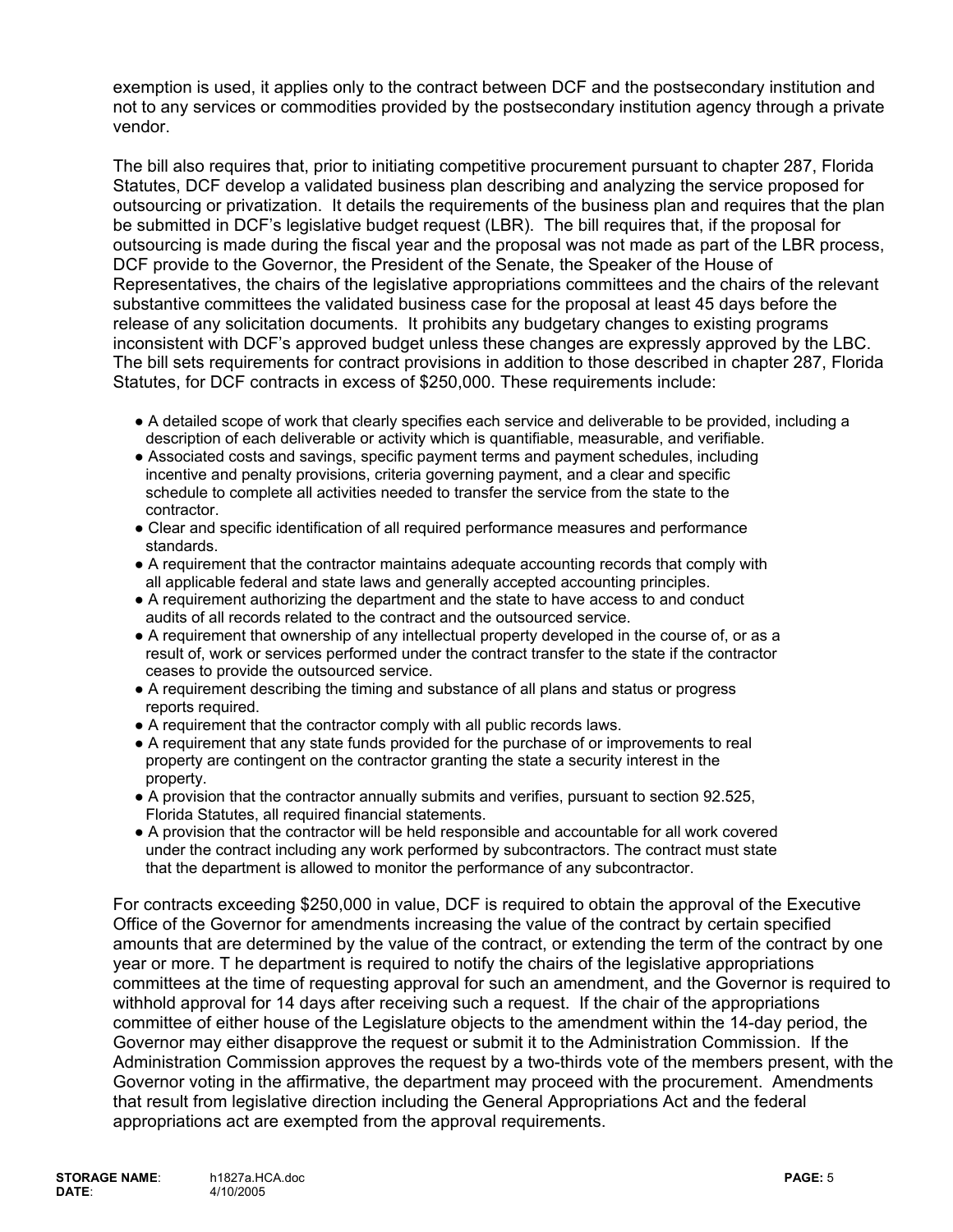For contracts exceeding \$250,000, the bill requires the department and the Department of Management Services to develop contract templates and guidelines. It requires DCF to verify the performance of contractors prior to the renewal of a contract in excess of \$250,000 and to explain any differences between the required performance and the actual performance of the contractor. It requires that, when the value of a contract exceeds \$1 million, at least one of the DCF negotiators be a certified contract negotiator. The bill sets forth the requirements and processes for contract managers and contract monitors, including a requirement that contract monitoring units be staffed by career service employees. It requires DCF to make available electronically to the Legislature all documents associated with the department's procurement and contracting functions.

Finally, the bill directs OPPAGA to conduct two reviews of the contract management and accountability structures of DCF and to report its findings to the Legislature by February 1, 2006 and February 1, 2007. The bill amends section 409.1671, Florida Statutes, to conform definitions, replacing the word "privatize" with "outsource" throughout.

The bill preserves the requirement that systems and controls be implemented to ensure financial integrity and service provision quality in the Medicaid waiver service system, and amends section 402.73, Florida Statutes, to change the name of the agency responsible for meeting that requirement from DCF to the Agency for Persons with Disabilities.

### C. SECTION DIRECTORY:

**Section 1.** Creates an unnumbered section of Florida Statutes, relating to contract management and contract monitoring of contracts with external service providers by the Department of Children and Family Services.

**Section 2.** Amends s. 402.73, F. S., relating to contracting and performance standards.

 **Section 3.** Amends s. 409.1671, F. S., relating to foster care and related services.

**Section 4.** Provides for reviews and reports by the Office of Program Policy Analysis and Government Accountability.

 **Section 5.** Repeals s. 402.72, F. S., relating to contract management requirements.

**Section 6.** Provides an effective date.

## **II. FISCAL ANALYSIS & ECONOMIC IMPACT STATEMENT**

### A. FISCAL IMPACT ON STATE GOVERNMENT:

1. Revenues:

None.

2. Expenditures:

The Department of Children and Families estimates that implementation of the requirements of the bill will cost \$431,870 in Fiscal Year 2005-2006 and \$329,638 in subsequent fiscal years.

|                                          | FY 2005-2006 | FY 2006-2007 |
|------------------------------------------|--------------|--------------|
| Training                                 | \$41,250     | \$41,250     |
| <b>Electronic Reporting Requirements</b> |              |              |
| (non-recurring)                          | 102,232      |              |
| <b>Contract Monitoring</b>               | 288,388      | 288,388      |
|                                          | \$431,870    | \$329,638    |
|                                          |              |              |